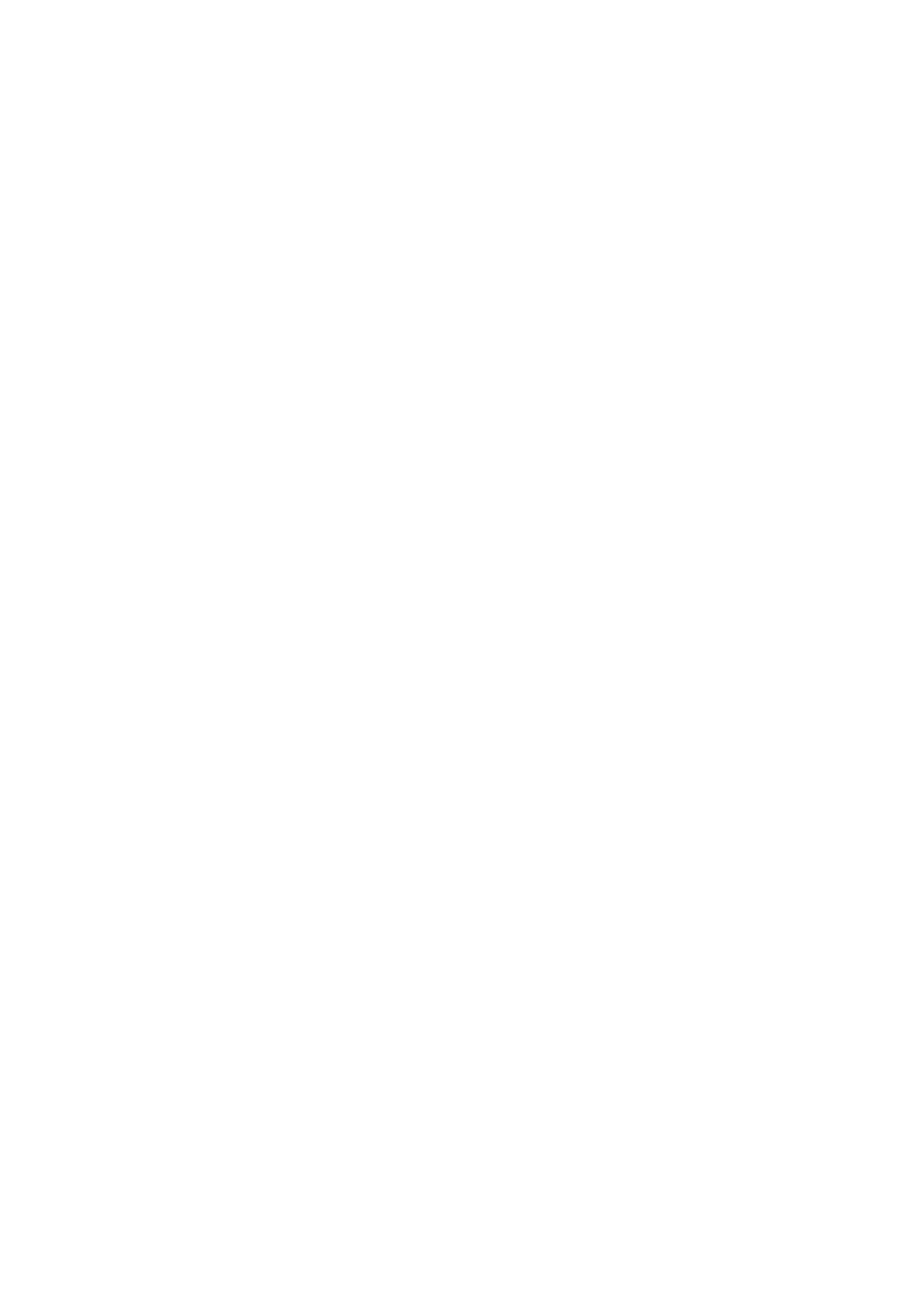## **Australian Secret Intelligence Service**

| 1.1 |                                                  |  |
|-----|--------------------------------------------------|--|
|     |                                                  |  |
|     | SECTION 2: OUTCOMES AND PLANNED PERFORMANCE  136 |  |
|     |                                                  |  |
|     |                                                  |  |
|     |                                                  |  |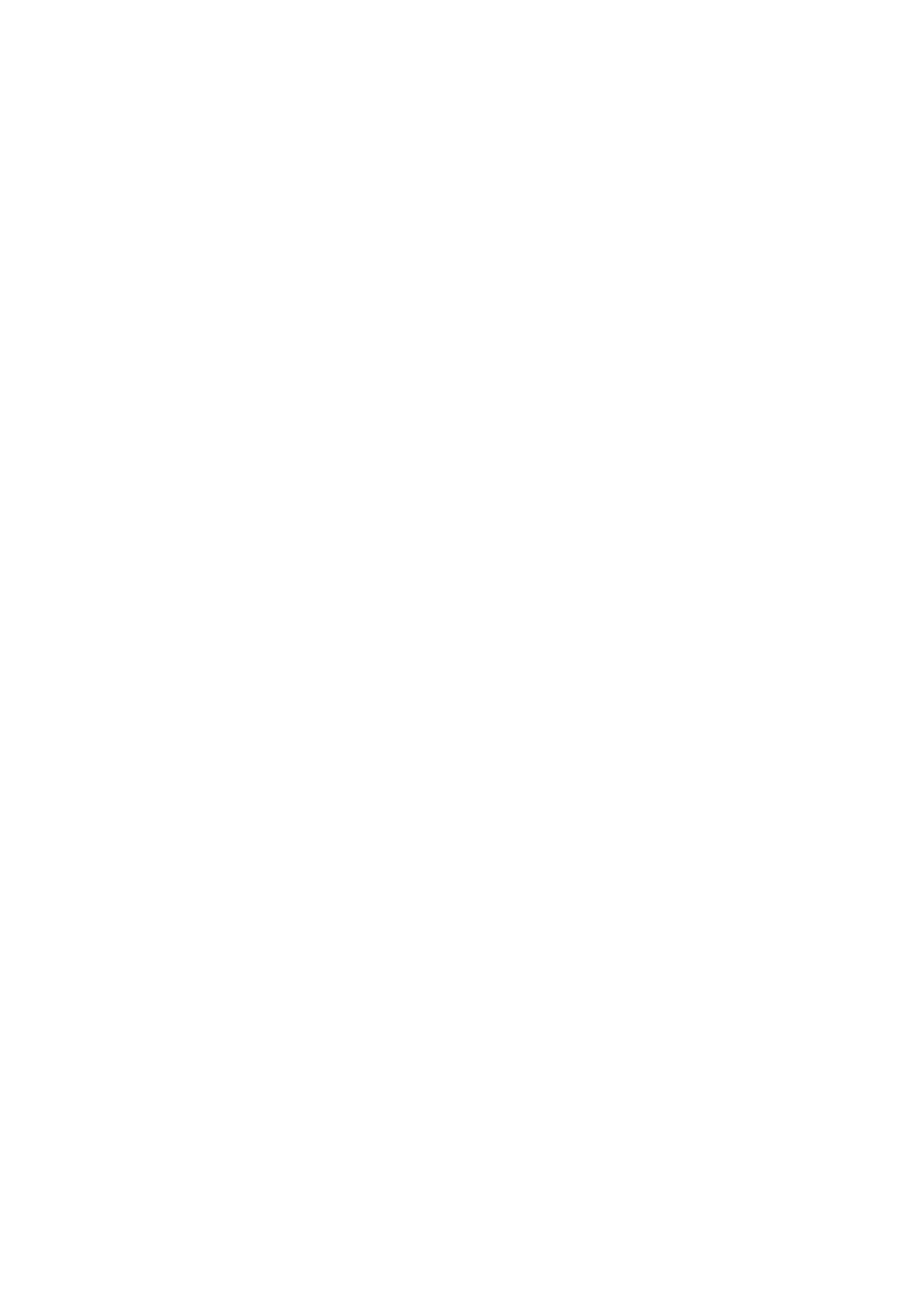## **Australian Secret Intelligence Service**

### <span id="page-4-0"></span>**Section 1: Entity overview and resources**

#### <span id="page-4-1"></span>**1.1 Strategic direction statement**

In 2022–23, the Australian Secret Intelligence Service (ASIS) will continue to enhance government understanding of the overseas environment affecting Australia's vital interests. ASIS will take appropriate action, consistent with applicable legislation, to protect and promote Australia's vital interests through the provision of unique foreign intelligence services as directed by the Government.

The primary functions of ASIS are:

- to obtain, in accordance with the Government's requirements, intelligence about the capabilities, intentions or activities of people or organisations outside Australia;
- to communicate, in accordance with the Government's requirements, such intelligence;
- to provide assistance to the Defence Force in support of military operations and to cooperate with the Defence Force on intelligence matters;
- to conduct counter-intelligence activities;
- to liaise with intelligence or security services, or other authorities, of other countries;
- to cooperate with and assist the Australian Signals Directorate, the Australian Geospatial-Intelligence Organisation, the Australian Security Intelligence Organisation and other Commonwealth and State authorities in the performance of their functions; and
- to undertake such other activities as the responsible minister directs relating to the capabilities, intentions or activities of people or organisations outside Australia.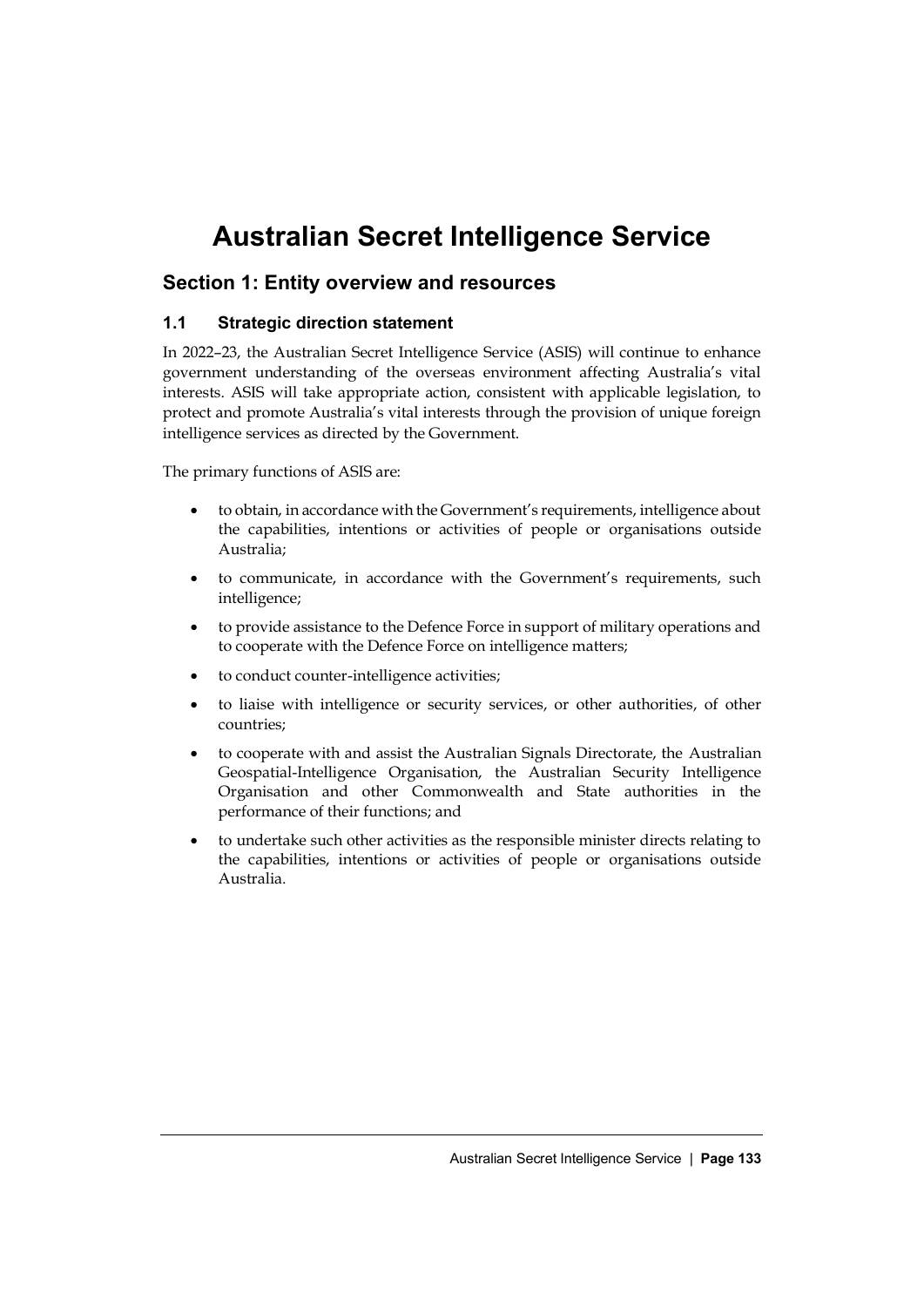Budget 2022-23 | Portfolio Budget Statements

### <span id="page-5-0"></span>**1.2 Entity resource statement**

Table 1.1 shows the total funding from all sources available to the entity for its operations and to deliver programs and services on behalf of the Government.

The table summarises how resources will be applied by outcome (government strategic policy objectives) and by administered (on behalf of the Government or the public) and departmental (for ASIS's operations) classification.

For more detailed information on special accounts and special appropriations, please refer to *Budget Paper No. 4 – Agency Resourcing*.

Information in this table is presented on a resourcing (that is, appropriations/cash available) basis, whilst the 'Budgeted expenses by Outcome' tables in Section 2 and the financial statements in Section 3 are presented on an accrual basis.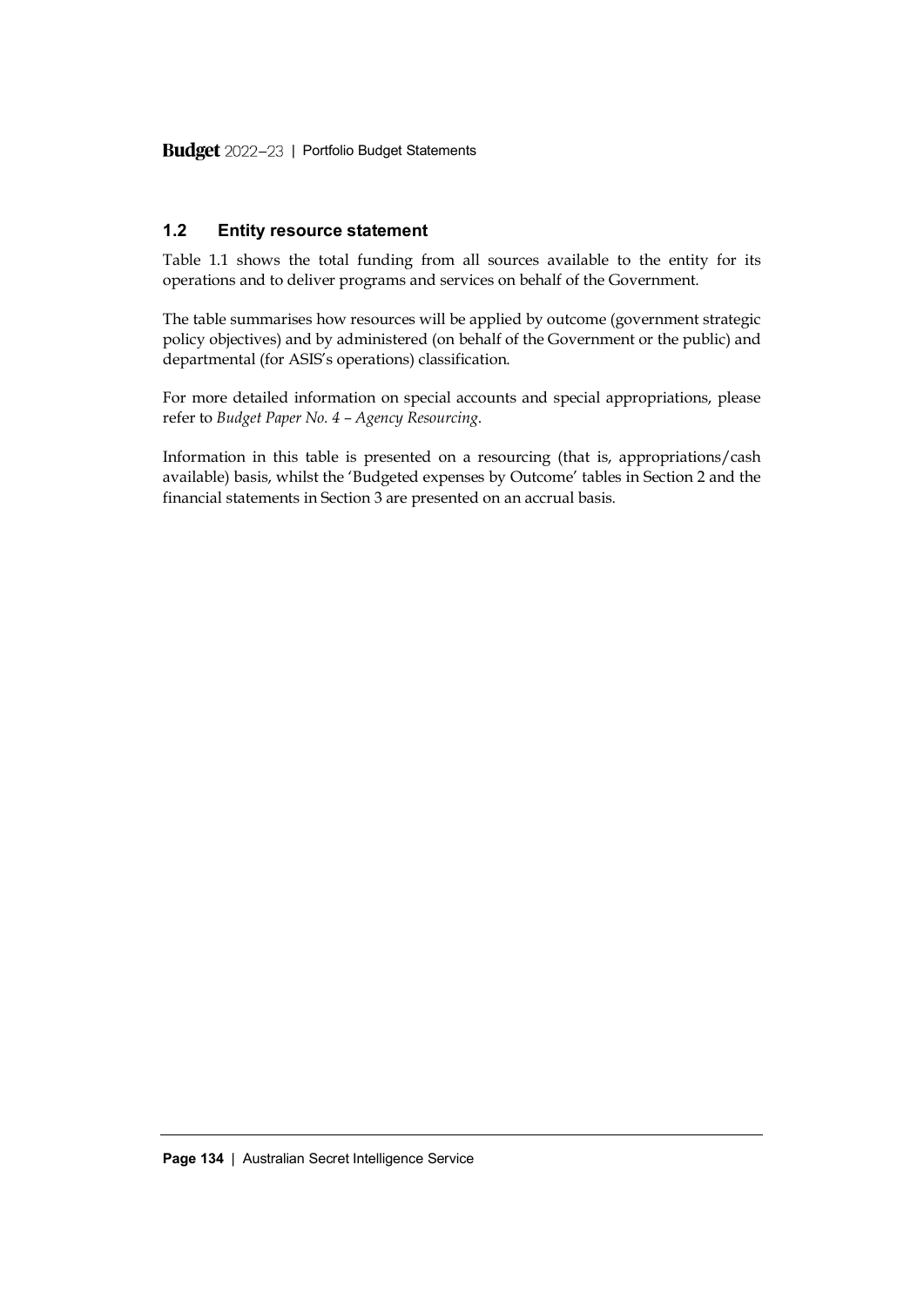|                                                            | 2021-22   | 2022-23  |
|------------------------------------------------------------|-----------|----------|
|                                                            | Estimated | Estimate |
|                                                            | actual    |          |
|                                                            | \$'000    | \$'000   |
| <b>Departmental</b>                                        |           |          |
| Annual appropriations - ordinary annual services (a)       |           |          |
| Prior year appropriations available                        | 197.654   | 183.825  |
| Departmental appropriation (b)                             | 314.520   | 340.965  |
| s74 External Revenue (c)                                   | 53.051    | 36.884   |
| Departmental capital budget (d)                            | 39.405    | 40.564   |
| Annual appropriations - other services - non-operating (e) |           |          |
| Equity injection                                           | 2.341     | 2,858    |
| Total departmental annual appropriations                   | 606.971   | 605.096  |
| Total departmental resourcing                              | 606,971   | 605,096  |
| <b>Total resourcing for ASIS</b>                           | 606.971   | 605,096  |

#### **Table 1.1: Australian Secret Intelligence Service resource statement — Budget estimates for 2022-23 as at Budget March 2022**

All figures shown above are GST exclusive - these may not match figures in the cash flow statement. Prepared on a resourcing (that is, appropriations available) basis.

(a) Appropriation Bill (No. 1) 2022-23.

(b) Excludes departmental capital budget (DCB).

(c) Estimated External Revenue receipts under section 74 of the PGPA Act.

(d) Departmental capital budgets are not separately identified in Appropriation Bill (No.1) and form part of ordinary annual services items. For accounting purposes, this amount has been designated as a 'contribution by owner'.

(e) Appropriation Bill (No. 2) 2022-23.

Note: The Annual Appropriation amounts appearing for 2021-22 estimated actual do not include the Appropriation Bills (No. 3) and (No. 4) 2021-22 as they had not been enacted at the time of publication. \$14.554 million will be received through Appropriation Bill (No. 3) 2021-22 and \$0.105 million will be received through Appropriation Bill (No. 4) 2021-22. The annual appropriations received from these bills will be recognised in a future Portfolio Budget Statement but only after the Bills have received Royal Assent.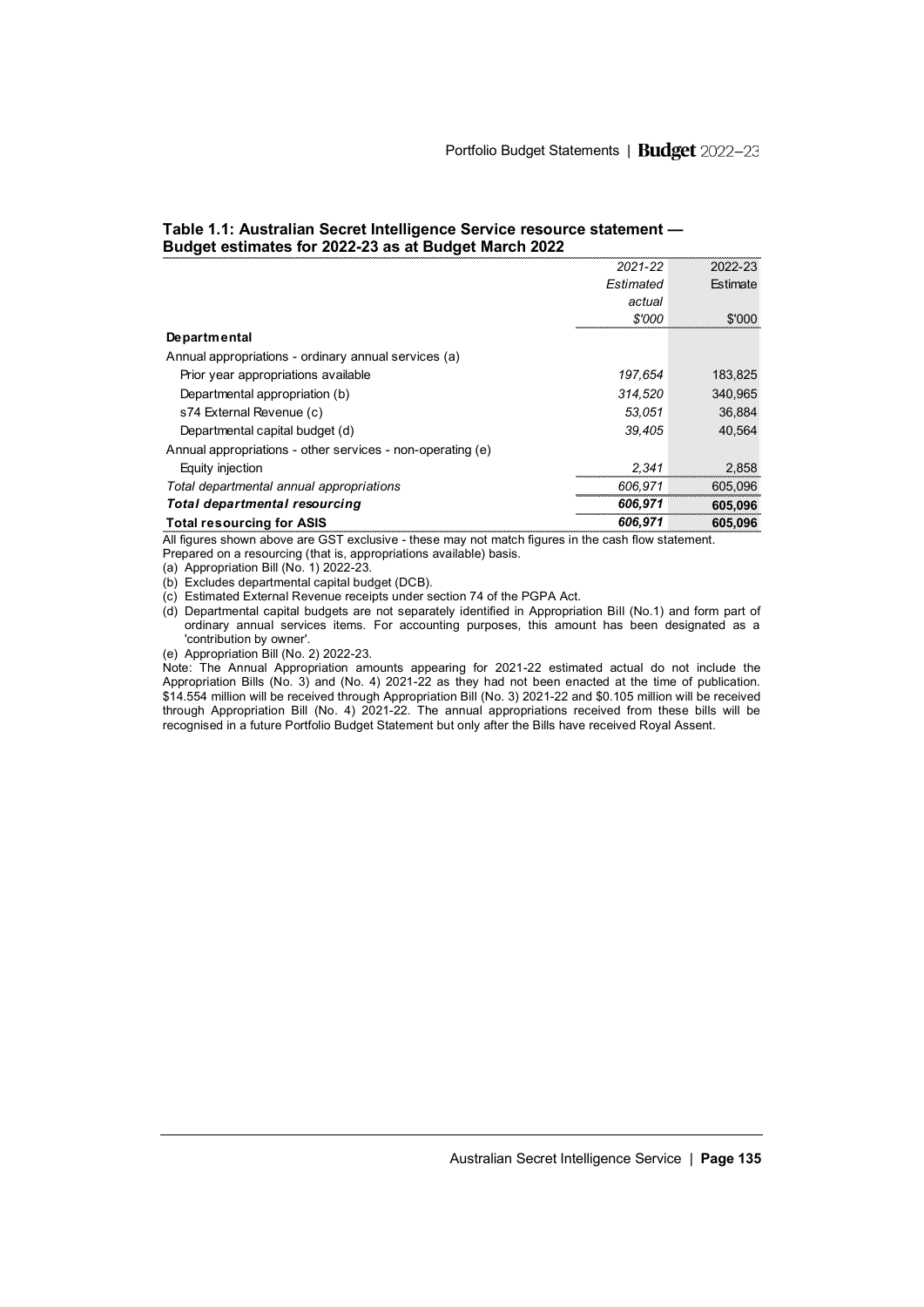### <span id="page-7-0"></span>**Section 2: Outcomes and planned performance**

Government outcomes are the intended results, impacts or consequences of actions by the Government on the Australian community. Commonwealth programs are the primary vehicle by which government entities achieve the intended results of their outcome statements. Entities are required to identify the programs which contribute to government outcomes over the Budget and forward years.

Each outcome is described below together with its related programs. The following provides detailed information on expenses for each outcome and program, further broken down by funding source.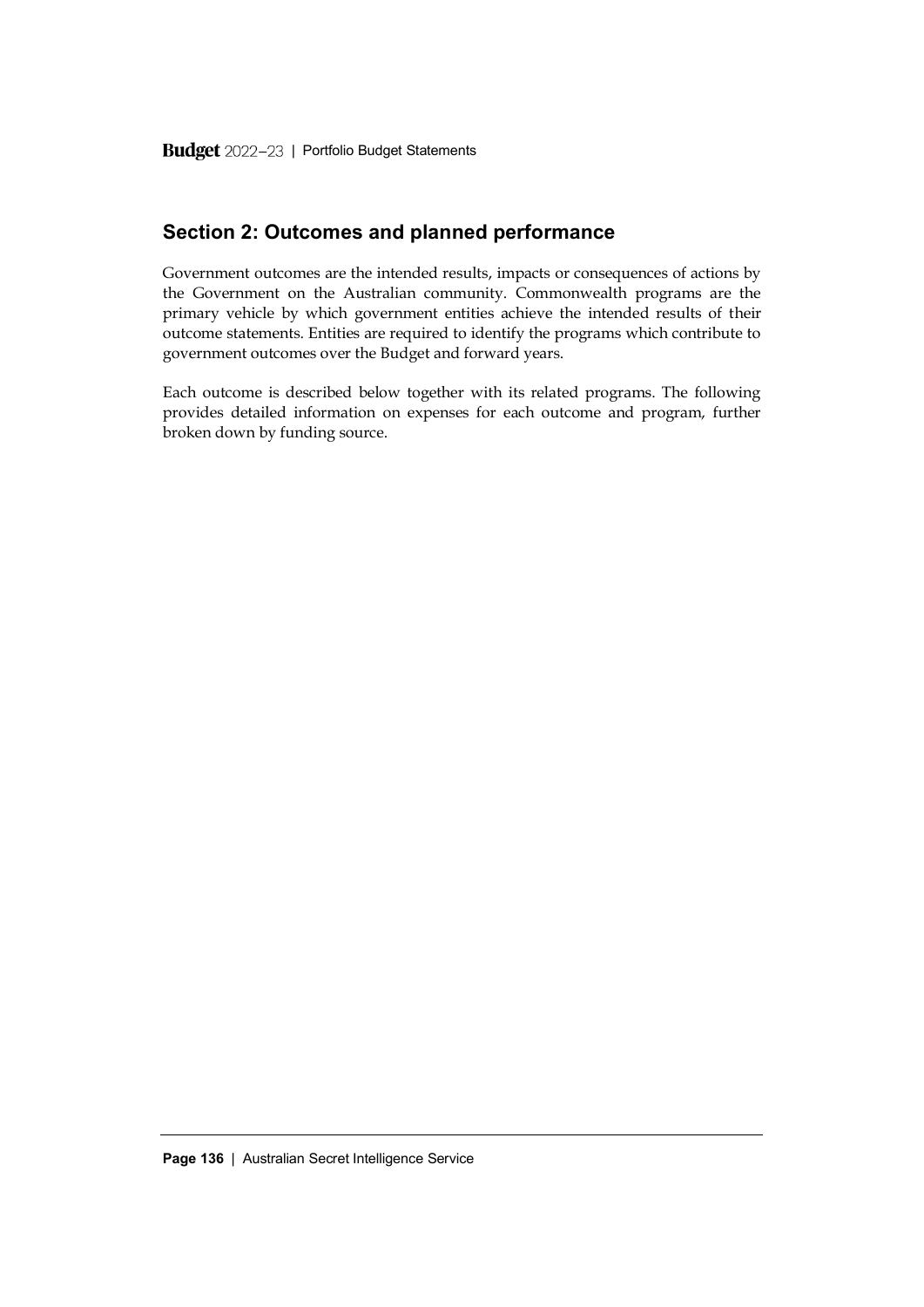#### <span id="page-8-0"></span>**2.1 Budgeted expenses and performance for Outcome 1**

**Outcome 1: Enhanced understanding for the Government of the overseas environment affecting Australia's interests through the provision of covert intelligence services about the capabilities, intentions or activities of people or organisations outside Australia**

#### **Budgeted expenses for Outcome 1**

This table shows how much the entity intends to spend (on an accrual basis) on achieving the outcome, broken down by program, as well as by Administered and Departmental funding sources.

#### **Table 2.1.1: Budgeted expenses for Outcome 1**

**Outcome 1: Enhanced understanding for the Government of the overseas environment affecting Australia's interests through the provision of covert intelligence services about** 

| the capabilities, intentions or activities of people or organisations outside Australia |           |               |          |          |          |  |
|-----------------------------------------------------------------------------------------|-----------|---------------|----------|----------|----------|--|
|                                                                                         | 2021-22   | 2022-23       | 2023-24  | 2024-25  | 2025-26  |  |
|                                                                                         | Estimated | <b>Budget</b> | Forw ard | Forw ard | Forw ard |  |
|                                                                                         | actual    |               | estimate | estimate | estimate |  |
|                                                                                         | \$'000    | \$'000        | \$'000   | \$'000   | \$'000   |  |
| Program 1.1: Secret Intelligence                                                        |           |               |          |          |          |  |
| Departmental expenses                                                                   |           |               |          |          |          |  |
| Departmental appropriation (including s74                                               |           |               |          |          |          |  |
| revenue $(a)$ )                                                                         | 286,568   | 283,387       | 281,146  | 280,846  | 263,021  |  |
| Expenses not requiring                                                                  |           |               |          |          |          |  |
| appropriation in the Budget                                                             |           |               |          |          |          |  |
| year (b)                                                                                | 39.747    | 42,454        | 41,433   | 41,125   | 40,999   |  |
| Departmental total                                                                      | 326,315   | 325,841       | 322,579  | 321,971  | 304,020  |  |
| Total expenses for program 1.1                                                          | 326,315   | 325,841       | 322,579  | 321,971  | 304,020  |  |
| Program 1.2: Other Services                                                             |           |               |          |          |          |  |
| Departmental expenses                                                                   |           |               |          |          |          |  |
| Departmental appropriation (including s74                                               |           |               |          |          |          |  |
| revenue $(a)$ )                                                                         | 95.522    | 94,462        | 93,716   | 93,616   | 87.674   |  |
| Expenses not requiring                                                                  |           |               |          |          |          |  |
| appropriation in the Budget                                                             |           |               |          |          |          |  |
| year (b)                                                                                | 13,249    | 14,151        | 13,811   | 13,708   | 13,666   |  |
| Departmental total                                                                      | 108,771   | 108,613       | 107,527  | 107,324  | 101,340  |  |
| <b>Total expenses for</b>                                                               |           |               |          |          |          |  |
| program 1.2                                                                             | 108,771   | 108.613       | 107.527  | 107.324  | 101,340  |  |
|                                                                                         |           |               |          |          |          |  |

Table continued on the next page.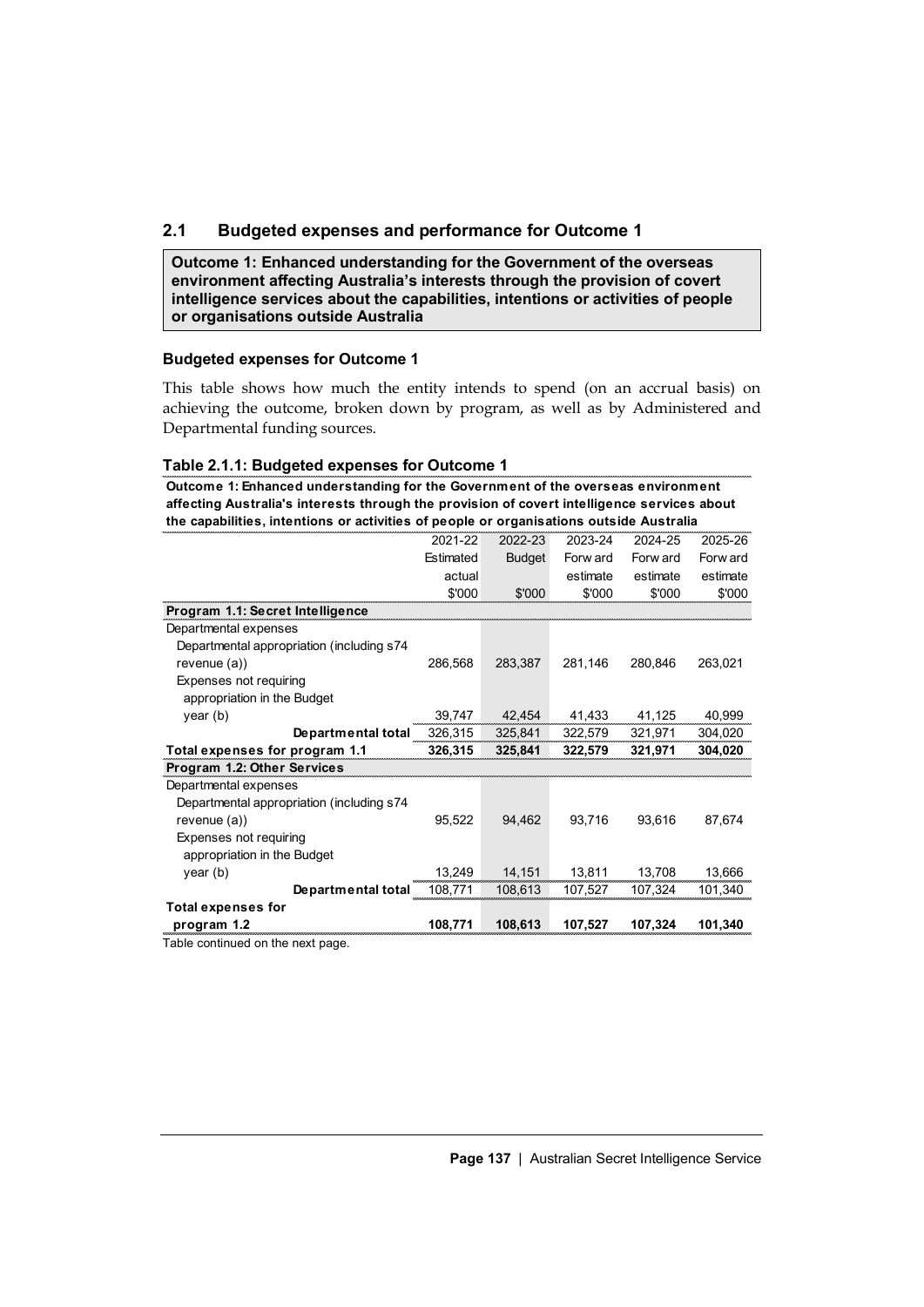#### Budget 2022-23 | Portfolio Budget Statements

| Table 2.1.1: Budgeted expenses for Outcome 1 (continued)      |           |               |          |          |          |  |  |
|---------------------------------------------------------------|-----------|---------------|----------|----------|----------|--|--|
|                                                               | 2021-22   | 2022-23       | 2023-24  | 2024-25  | 2025-26  |  |  |
|                                                               | Estimated | <b>Budget</b> | Forw ard | Forw ard | Forw ard |  |  |
|                                                               | actual    |               | estimate | estimate | estimate |  |  |
|                                                               | \$'000    | \$'000        | \$'000   | \$'000   | \$'000   |  |  |
| Outcome 1 Totals by appropriation type                        |           |               |          |          |          |  |  |
| Departmental expenses                                         |           |               |          |          |          |  |  |
| Departmental appropriation (including s74)<br>revenue $(a)$ ) | 382.090   | 377.849       | 374.862  | 374.462  | 350.695  |  |  |
| <b>Expenses not requiring</b><br>appropriation in the Budget  |           |               |          |          |          |  |  |
| year(b)                                                       | 52.996    | 56.605        | 55.244   | 54.833   | 54.665   |  |  |
| Departmental total                                            | 435,086   | 434.454       | 430.106  | 429,295  | 405.360  |  |  |
| <b>Total expenses for Outcome 1</b>                           | 435,086   | 434.454       | 430,106  | 429,295  | 405,360  |  |  |

(a) Estimated expenses incurred in relation to receipts retained under section 74 of the PGPA Act.

(b) Expenses not requiring appropriation in the Budget year are made up of depreciation expenses.

Note: Departmental appropriation splits and totals are indicative estimates and may change in the course of the budget year as government priorities change.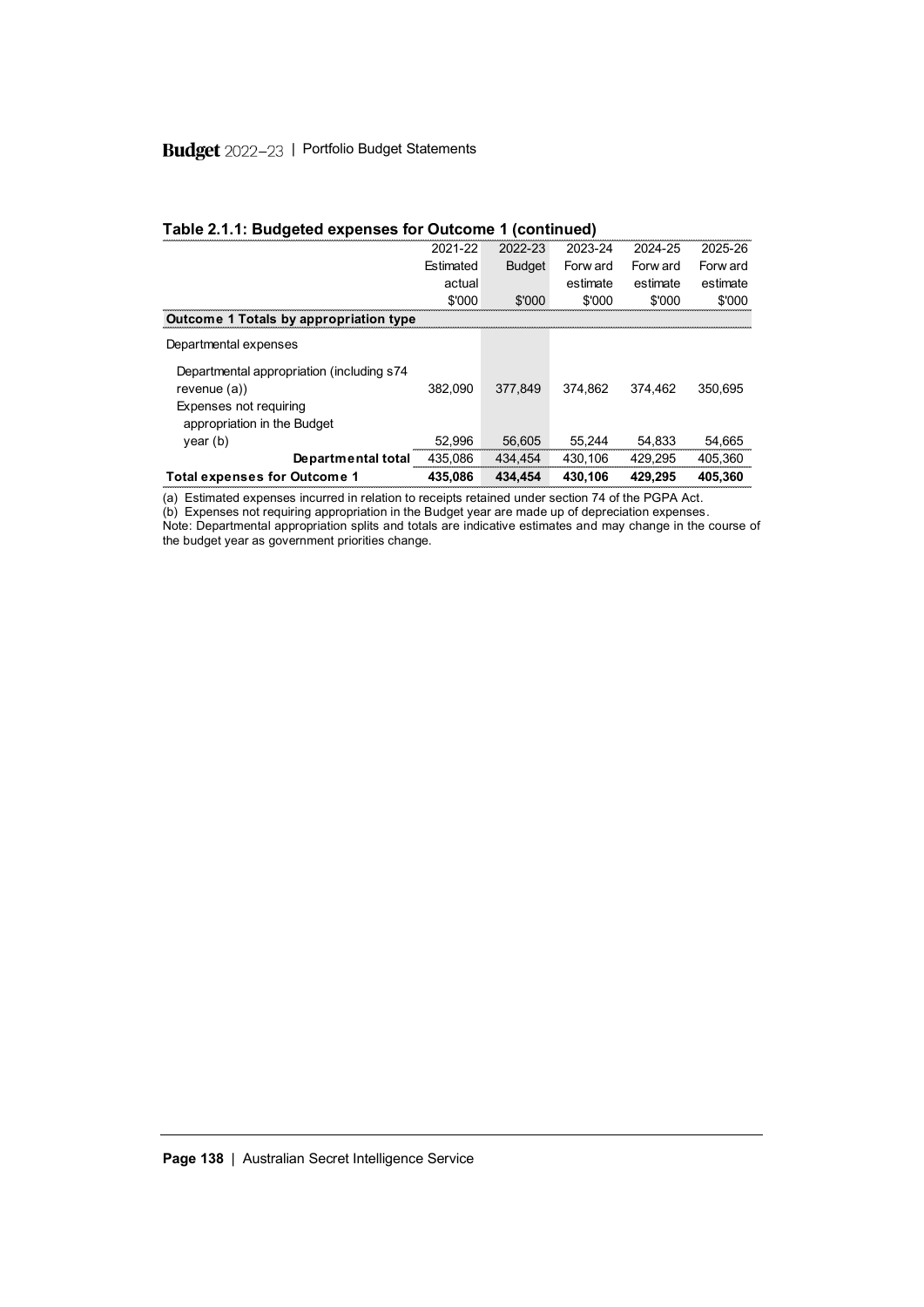### <span id="page-10-0"></span>**Section 3: Budgeted financial statements**

Section 3 presents budgeted financial statements which provide a comprehensive snapshot of entity finances for the 2022–23 Budget year, including the impact of Budget measures and resourcing on financial statements.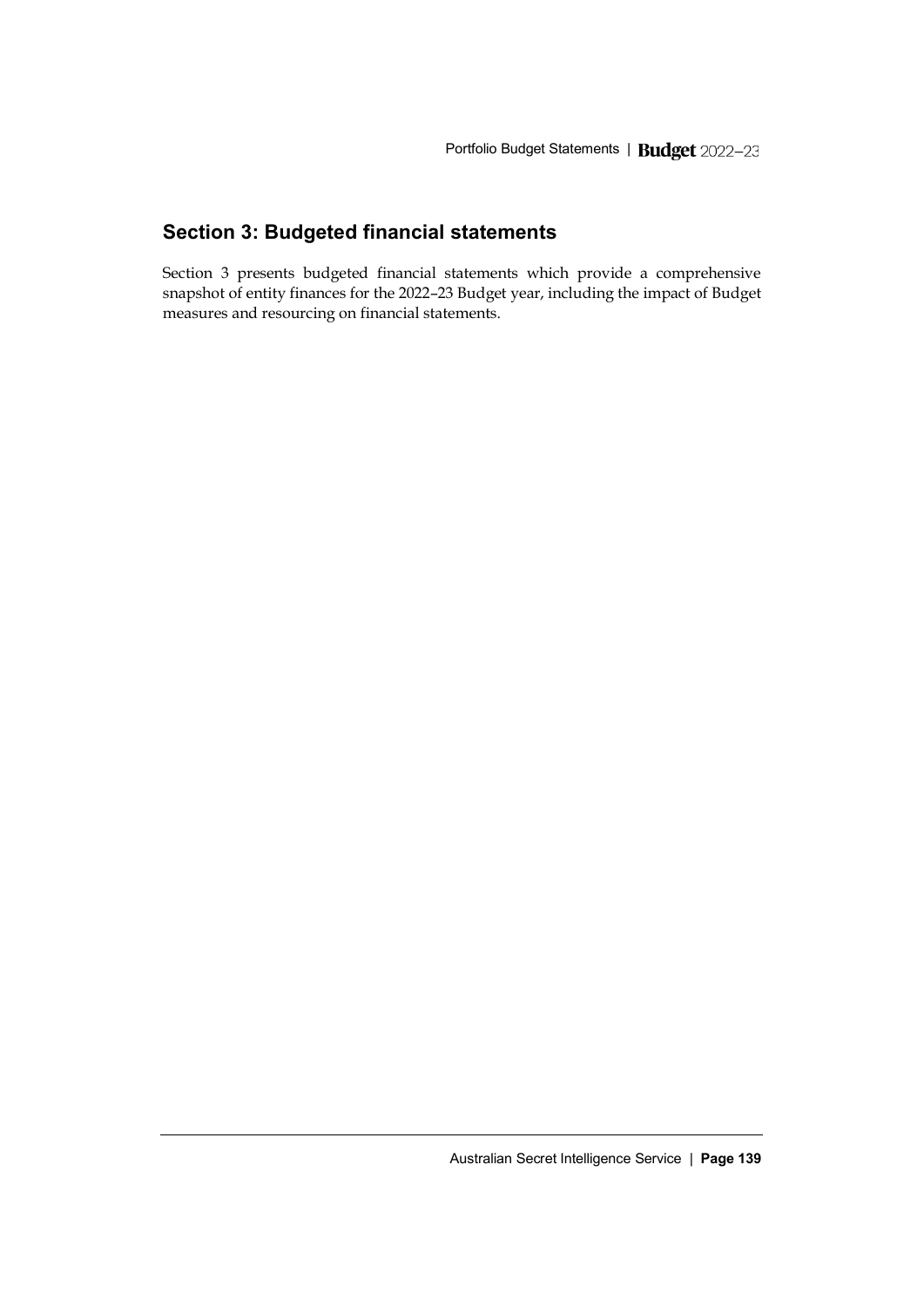#### <span id="page-11-0"></span>**3.1 Budgeted financial statements**

#### **3.2. Budgeted financial statements tables**

**Table 3.1: Comprehensive income statement (showing net cost of services) for the period ended 30 June**

| the period ended 30 June              |           |               |           |            |           |
|---------------------------------------|-----------|---------------|-----------|------------|-----------|
|                                       | 2021-22   | 2022-23       | 2023-24   | 2024-25    | 2025-26   |
|                                       | Estimated | <b>Budget</b> | Forw ard  | Forw ard   | Forw ard  |
|                                       | actual    |               | estimate  | estimate   | estimate  |
|                                       | \$'000    | \$'000        | \$'000    | \$'000     | \$'000    |
| <b>EXPENSES</b>                       |           |               |           |            |           |
| Total expenses (a)                    | 435,086   | 434.454       | 430,106   | 429,295    | 405,360   |
| LESS:                                 |           |               |           |            |           |
| <b>OWN-SOURCE INCOME</b>              |           |               |           |            |           |
| Ow n-Source Revenue                   | 53,051    | 36,884        | 32,237    | 30,702     | 30,566    |
| Total own-source income               | 53,051    | 36.884        | 32,237    | 30,702     | 30,566    |
| Net (cost of)/contribution by         |           |               |           |            |           |
| services                              | (382,035) | (397, 570)    | (397,869) | (398, 593) | (374,794) |
| Revenue from Government               | 329.039   | 340.965       | 342.625   | 343,760    | 320,129   |
| Surplus/(deficit) attributable to the |           |               |           |            |           |
| <b>Australian Government</b>          | (52,996)  | (56, 605)     | (55,244)  | (54,833)   | (54,665)  |
| Total comprehensive income/(loss)     |           |               |           |            |           |
| attributable to the Australian        |           |               |           |            |           |
| Government                            | (52,996)  | (56, 605)     | (55,244)  | (54,833)   | (54,665)  |

#### **Note: Impact of net cash appropriation arrangements**

| 2021-22   | 2022-23       | 2023-24   | 2024-25                                             | 2025-26  |
|-----------|---------------|-----------|-----------------------------------------------------|----------|
| Estimated | <b>Budget</b> | Forw ard  | Forw ard                                            | Forw ard |
| actual    |               | estimate  | estimate                                            | estimate |
| \$'000    | \$'000        | \$'000    | \$'000                                              | \$'000   |
|           |               |           |                                                     |          |
| (52,996)  | (56, 605)     | (55, 244) | (54, 833)                                           | (54,665) |
| 52,996    | 56.605        | 55.244    | 54.833                                              | 54.665   |
|           |               |           |                                                     |          |
|           |               |           | Note: Impact of net cash appropriation arrangements |          |

Prepared on Australian Accounting Standards basis.

(a) Includes depreciation on ROU assets.

(b) From 2010-11, the Government introduced net cash appropriation arrangements where Bill 1 revenue appropriations for the depreciation/amortisation expenses of non-corporate Commonwealth entities (and select corporate Commonwealth entities) were replaced with a separate capital budget (the Departmental Capital Budget, or DCB) provided through Bill 1 equity appropriations.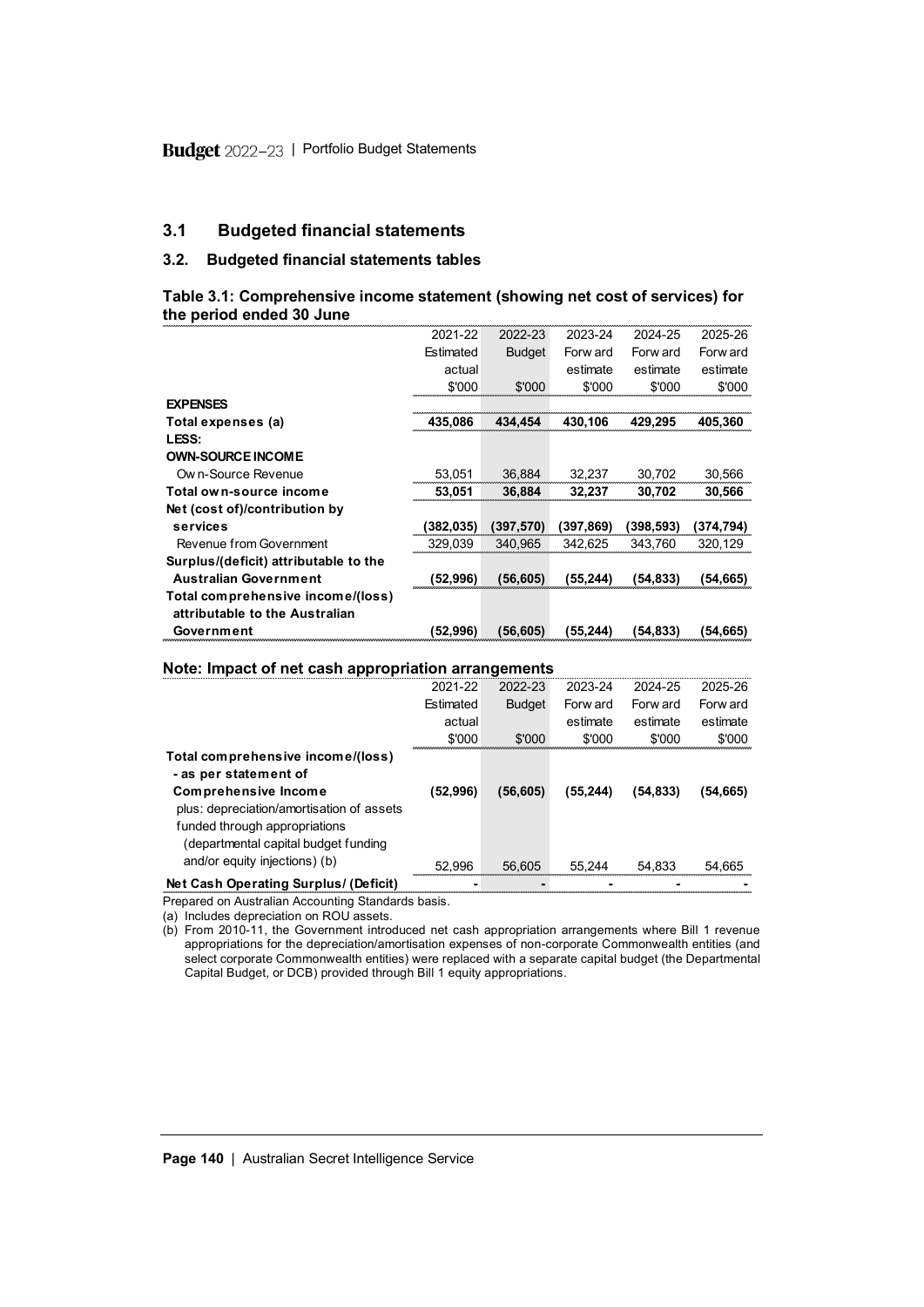| Table 3.2: Budgeted departmental balance sheet (as at 30 June) |           |               |           |           |           |  |
|----------------------------------------------------------------|-----------|---------------|-----------|-----------|-----------|--|
|                                                                | 2021-22   | 2022-23       | 2023-24   | 2024-25   | 2025-26   |  |
|                                                                | Estimated | <b>Budget</b> | Forw ard  | Forw ard  | Forw ard  |  |
|                                                                | actual    |               | estimate  | estimate  | estimate  |  |
|                                                                | \$'000    | \$'000        | \$'000    | \$'000    | \$'000    |  |
| <b>ASSETS</b>                                                  |           |               |           |           |           |  |
| <b>Financial assets</b>                                        | 189,495   | 183,622       | 184,361   | 185,166   | 185,939   |  |
| Non-financial assets                                           | 337,897   | 331,422       | 317,388   | 304,498   | 292,215   |  |
| <b>Total assets</b>                                            | 527,392   | 515,044       | 501,749   | 489,664   | 478,154   |  |
| <b>LIABILITIES</b>                                             |           |               |           |           |           |  |
| Payables                                                       | 107,333   | 107,832       | 108,252   | 108,725   | 109,171   |  |
| Provisions                                                     | 58,908    | 59,244        | 59,563    | 59,895    | 60,222    |  |
| <b>Total liabilities</b>                                       | 166,241   | 167,076       | 167,815   | 168,620   | 169,393   |  |
| <b>Netassets</b>                                               | 361,151   | 347,968       | 333,934   | 321,044   | 308,761   |  |
| EQUITY*                                                        |           |               |           |           |           |  |
| <b>Parent entity interest</b>                                  |           |               |           |           |           |  |
| Contributed equity                                             | 542,781   | 586,203       | 627,413   | 669,356   | 711,738   |  |
| <b>Reserves</b>                                                | 79,243    | 79,243        | 79,243    | 79,243    | 79,243    |  |
| Retained surplus (accumulated                                  |           |               |           |           |           |  |
| deficit)                                                       | 260,873)  | (317,478)     | (372,722) | (427,555) | (482,220) |  |
| <b>Total parent entity interest</b>                            | 361,151   | 347,968       | 333,934   | 321,044   | 308,761   |  |
| <b>Total equity</b>                                            | 361,151   | 347,968       | 333,934   | 321,044   | 308,761   |  |

Prepared on Australian Accounting Standards basis.

\*'Equity' is the residual interest in assets after deduction of liabilities.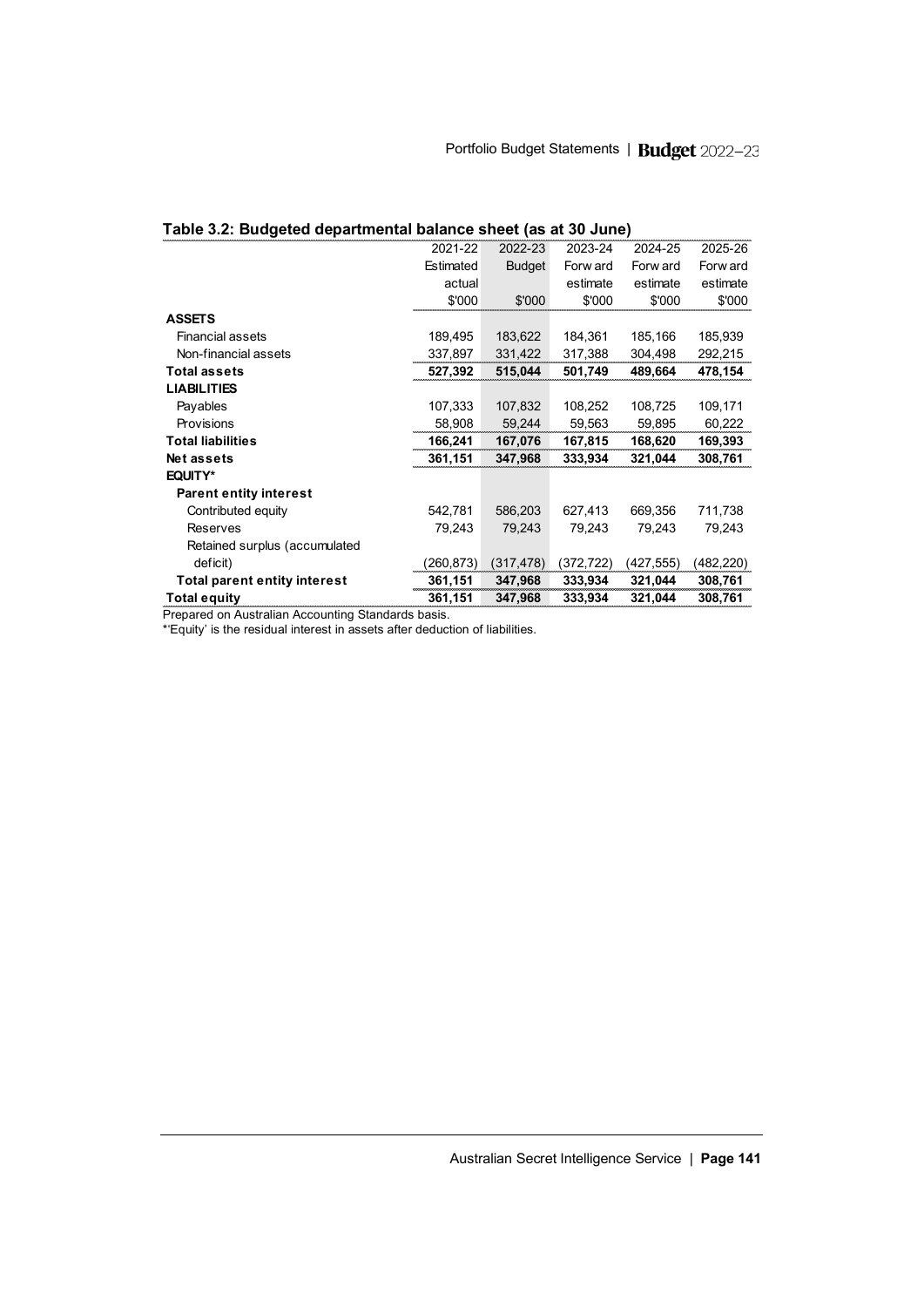|                                   | Retained   | Asset       | Other    | Contributed | Total     |
|-----------------------------------|------------|-------------|----------|-------------|-----------|
|                                   | earnings   | revaluation | reserves | equity/     | equity    |
|                                   |            | reserve     |          | capital     |           |
|                                   | \$'000     | \$'000      | \$'000   | \$'000      | \$'000    |
| Opening balance as at 1 July 2022 |            |             |          |             |           |
| Balance carried forw ard from     |            |             |          |             |           |
| previous period                   | (260,873)  | 79,243      |          | 542,781     | 361,151   |
| <b>Adjusted opening balance</b>   | (260, 873) | 79,243      | ٠        | 542.781     | 361,151   |
| <b>Comprehensive income</b>       |            |             |          |             |           |
| Surplus/(deficit) for the period  | (56,605)   |             |          |             | (56,605)  |
| Total comprehensive income        | (56,605)   |             |          |             | (56,605)  |
| of which:                         |            |             |          |             |           |
| Attributable to the Australian    |            |             |          |             |           |
| Government                        | (56, 605)  |             |          |             | (56, 605) |
| <b>Transactions with owners</b>   |            |             |          |             |           |
| <b>Contributions by owners</b>    |            |             |          |             |           |
| Equity injection - Appropriation  |            |             |          | 2,858       | 2,858     |
| Departmental Capital Budget (DCB) |            |             |          | 40,564      | 40.564    |
| Sub-total transactions with       |            |             |          |             |           |
| owners                            |            |             |          | 43.422      | 43,422    |
| Estimated closing balance as at   |            |             |          |             |           |
| 30 June 2023                      | (317,478)  | 79.243      |          | 586,203     | 347,968   |
| Closing balance attributable to   |            |             |          |             |           |
| the Australian Government         | (317, 478) | 79,243      |          | 586,203     | 347,968   |
|                                   |            |             |          |             |           |

#### **Table 3.3: Departmental statement of changes in equity — summary of movement (Budget year 2022-23)**

Prepared on Australian Accounting Standards basis.